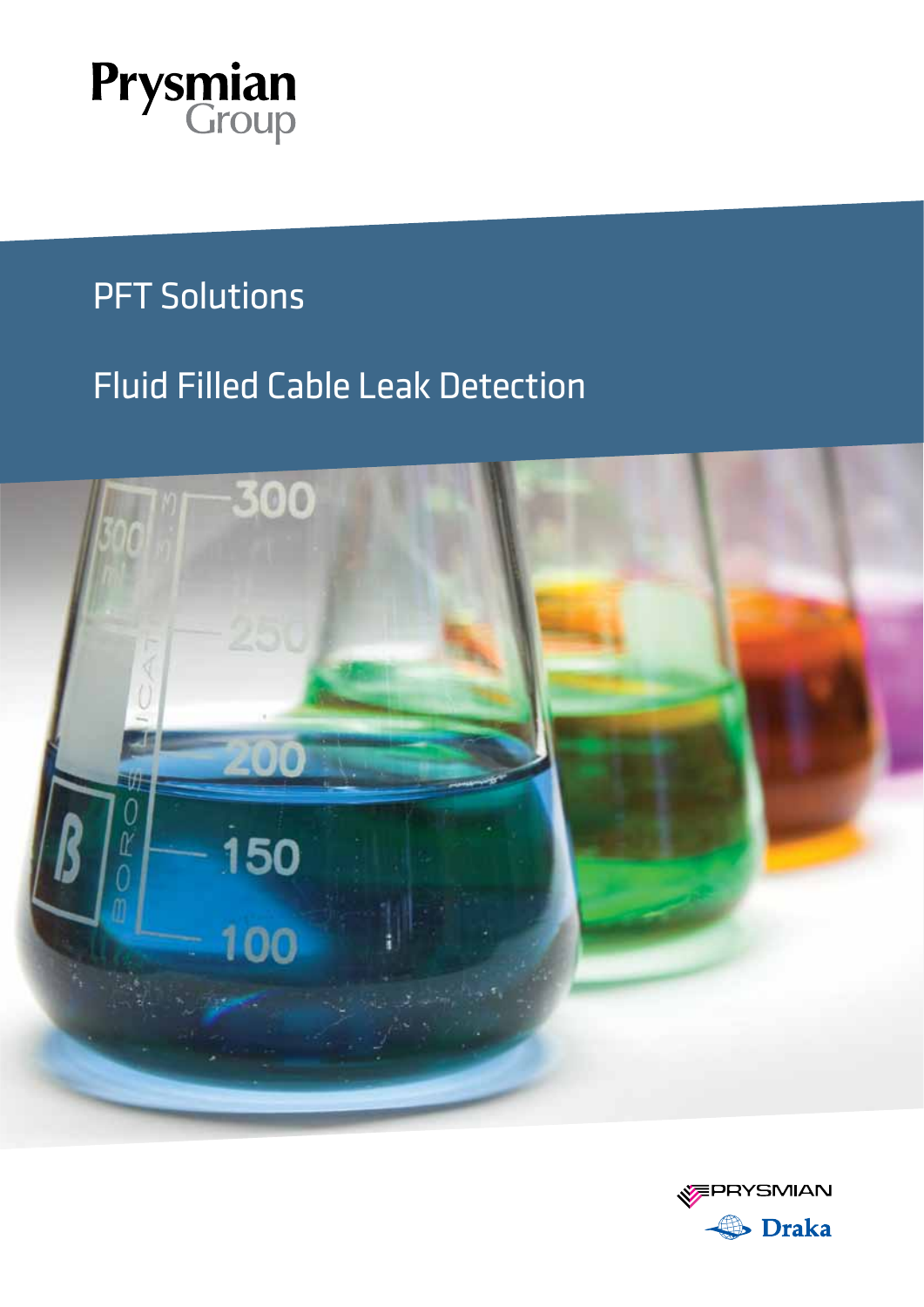

## Linking the future

As the worldwide leader in the cable industry, Prysmian Group believes in the effective, efficient and sustainable supply of energy and information as a primary driver in the development of communities.

With this in mind, we provide major global organisations in many industries with best-in-class cable solutions, based on state-of-the-art technology. Through two renowned commercial brands – Prysmian and Draka – based in almost 100 countries, we're constantly close to our customers, enabling them to further develop the world's energy and telecoms infrastructures, and achieve sustainable, profitable growth.

In our energy business, we design, produce, distribute and install cables and systems for the transmission and distribution of power at low, medium, high and extra-high voltage.

In telecoms, the Group is a leading manufacturer of all types of copper and fibre cables, systems and accessories – covering voice, video and data transmission.

Drawing on over 130 years' experience and continuously investing in R&D, we apply excellence, understanding and integrity to everything we do, meeting and exceeding the precise needs of our customers across all continents, at the same time shaping the evolution of our industry.

## What links power grids to sustainability?

From Asia-Pacific to the Americas, and from Europe to the Middle East to Africa, Prysmian cable solutions sit at the heart of the development of power grids worldwide, helping major utilities in transmitting and distributing power to their customers.

Unmatched in our manufacturing capabilities and with unwavering commitment to R&D, we design, produce and install low, medium, high and extra-high voltage underground and submarine cables and systems, along with network components and value-added engineering services.

Always aware of the need to minimize our impact on the planet, we're constantly driving innovation in our industry, aiming to optimize supply chain processes, reduce total cost of ownership for our customers and help them achieve sustainable, profitable growth.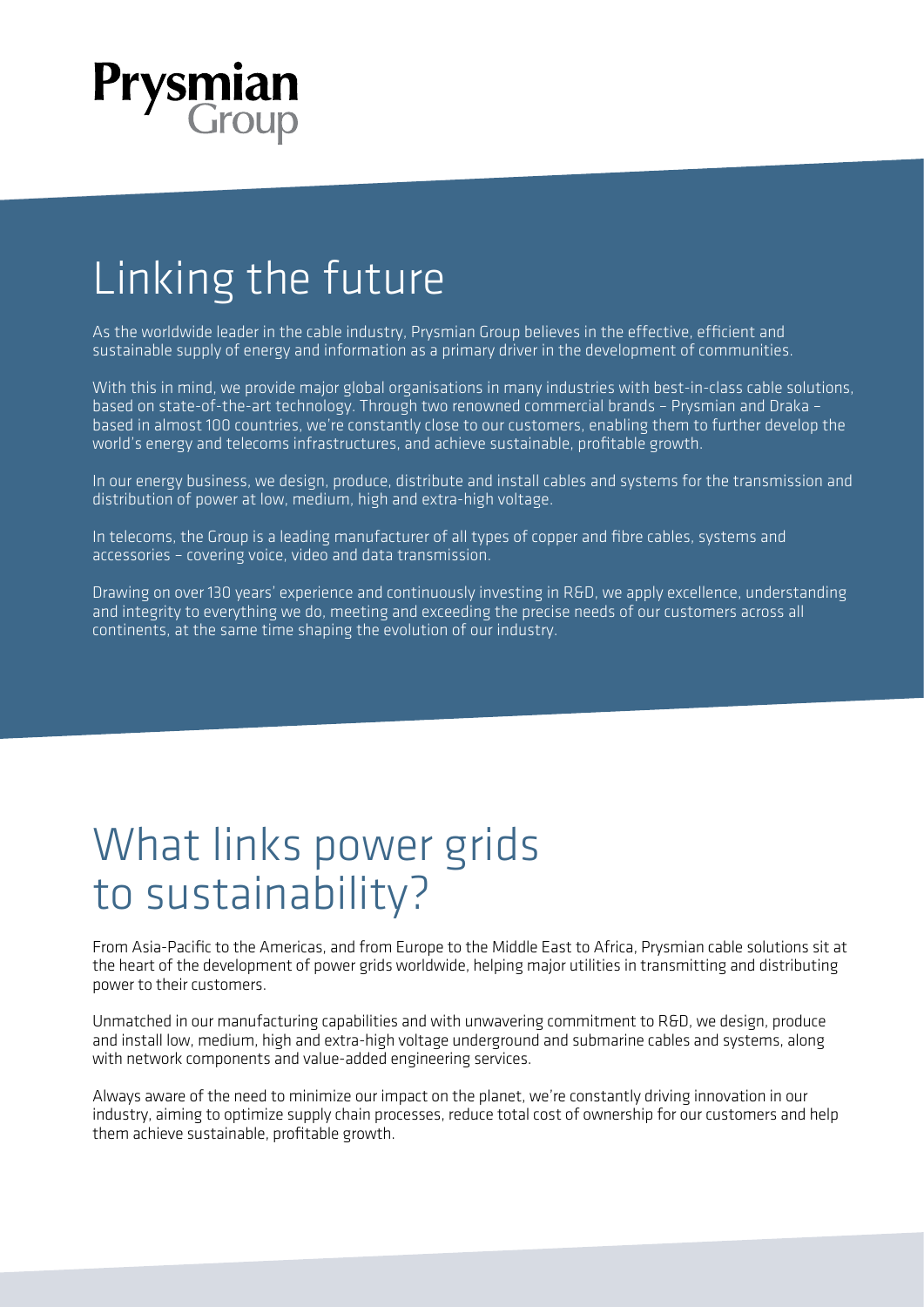## **Introduction**

Many utilities and transmission operators still have a significant quantity of Fluid Filled cables in their networks, despite the fact that this technology has been largely superseded by the advent of XLPE cable systems.

Fluid filled cables have proven to be reliable "work horses" provided fluid pressure and metallic sheath integrity are maintained, however leaks can always occur, typically through metal fatigue, external corrosion or third party damage.

Leaks are generally identified through the activation of low pressure alarms, when they occur. To ensure that the cable remains operational new fluid is pumped into the system pressure tanks to keep pace with the leak volume until a repair can be undertaken.

Traditionally the main method for locating fluid leaks has involved de-energising the cable circuit, excavation to gain access and then applying a liquid nitrogen freeze. Fluid pressures are monitored which then indicate which side of the freeze the leak is occurring. This process is then repeated at different locations until such time that the leak is found. It is not uncommon for this process to take many attempts before the leak is identified.



## What is PFT?

PFT stands for Perfluorocarbon Tracers.

These highly volatile compounds, with excellent electrical insulation properties are added to the cable fluid in minute quantities. Where the cable system is damaged, the fluid with the PFT tracer leaks into the environment and the volatile PFT compounds permeate through the ground and can be picked up using highly sophisticated detection equipment.

Prysmian Group's PFT Solutions enable fluid filled cable operators to locate fluid leaks, without deenergising their cable circuits and therefore network down times. It also reduces the environmental impact and can extend the usable life of the fluid filled cable system.

Prysmian Group PFT Solutions offers all the essential services, tools, equipment and specialist knowledge required for modern fluid filled cable maintenance.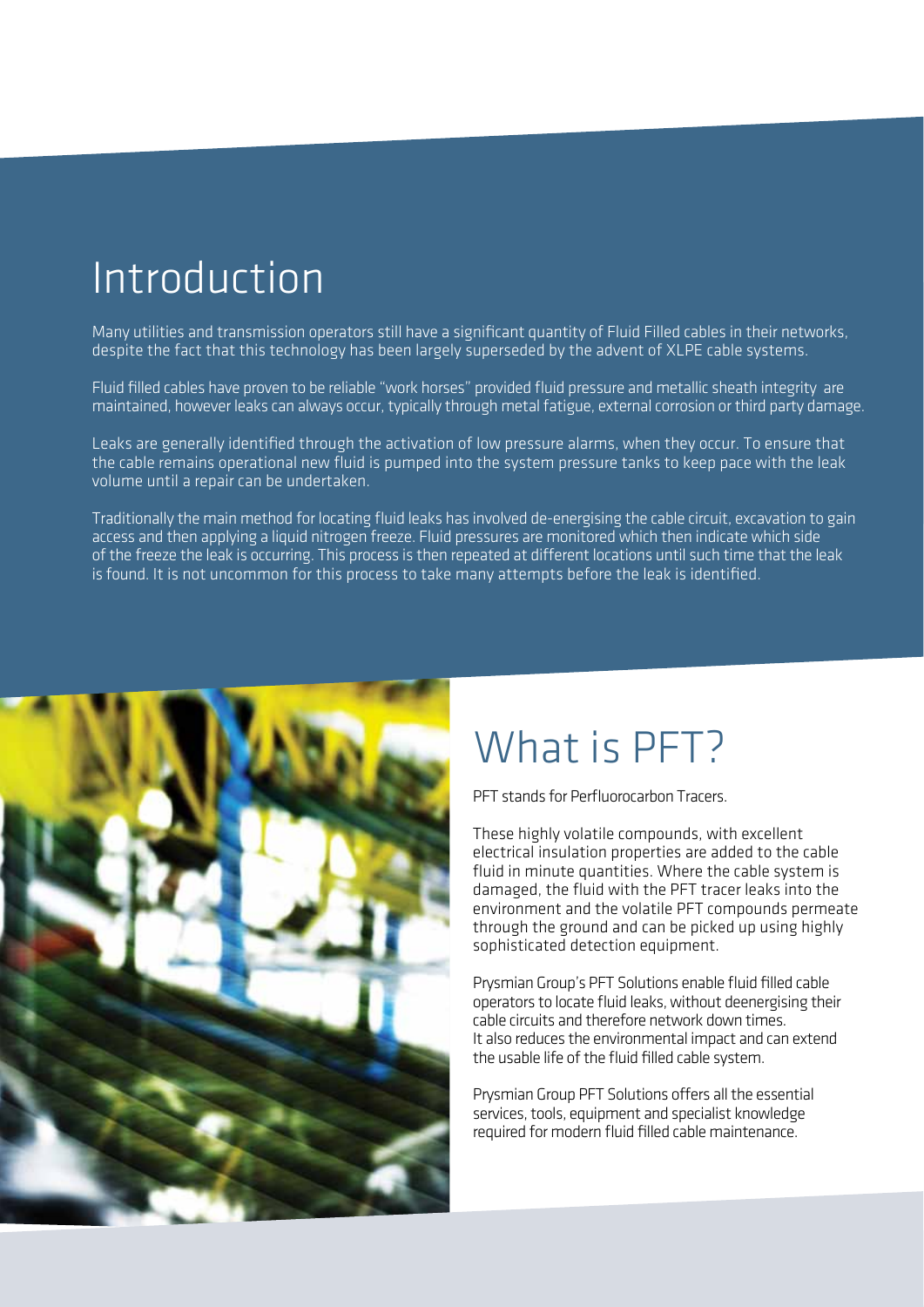# Injection of PFT

In order to cater for this technology Prysmian Group have developed specialised methods of mixing PFTs with cable oil and then injection into the cable system. Through Prysmian's unique position in continuing to manufacture accessories for fluid filled cable systems we have developed bespoke tagging equipment which is modular and easily deployable to site.

Two types of injection are available:

#### PRYSMATAG

*Tagging a cable circuit with PFT cable fluid during an outage.*

This method has the following advantages:

- Vulnerable cable systems that have high environmental impacts -if they leak- can be pre-tagged so that should a leak occur it can be located and repaired within a few days.
- Cable systems that have on-going small leaks can be tagged during an outage period and leak detection can take place whilst the system is energised.
- Many fluid filled cables have poor quality cable fluid. Replacing the loose oil with modern alkylbenzine oils offers greater bio-degradability should these fluids leak into the environment and the knowledge that the new fluid within the cable has superior electrical qualities and greatly improved gas absorption properties.





#### PRYSMATAG LIVE

*During routine cable pumps any lost oil is topped up with PFT tagged oil, whilst the circuit remains live.*

This method has the following advantages:

- The cable system does not have to be de-energised.
- The LIVE injection system targets all cable leaks (fluid is being pumped into systems that already have leaks).
- The LIVE injection system can take a number of routine pumps before the PFT Tracers reach the cable leak dependant on the location of the leak in relation to the distance from the pumping location and the leak rate.
- Another benefit of the PFT Solutions technology is the location of leaks in gas compression cables.

## Detection of PFT

Perfluorocarbons are a man-made substance which are present in the atmosphere at very low background levels, typically 2-3 parts per quadrillion (ppq).

Prysmian Group have developed an advanced mobile laboratory, which can detect such background levels in the atmosphere. Prysmian's mobile laboratory will sample the air over the cable route and detect any PFT which has permeated through the subsoil from the leaking cable fluid. The level of PFT above a cable leak is incredibly small, typically 40-100 ppq, however using our specialist equipment is readily detectable above the background levels of perfluorocarbon.

Our mobile laboratory is synchronised with a GPS system which records locations on an electronic map to signify high levels of PFT. To cater for locations that are not easily accessible to vehicles or that pass through fields, parkland and footpaths the Prysmian Group have portable air-sampling equipment.

Upon identifying a high level of PFT the next stage is to pin point the location to within one/two metres of the cable leak. This is achieved by undertaking a number of shallow barholes in the ground surface and then analysing the air from within those holes.

The main advantage of Prysmian Group's PFT Solutions mobile laboratory is that the analysis time between taking the air sample and gaining the result is 90 seconds, this means that detection results are achieved in real time. This compares very favorably with other technologies which require air sample tubes to be set, samples to be sent by courier to laboratories and then results received one/two weeks later.

The PFT Solutions detection process is carried out with the cable circuit energised, this avoids the problems associated with porous lead sheath cables where the leak rate often reduces following cable de-energisation and cooling.

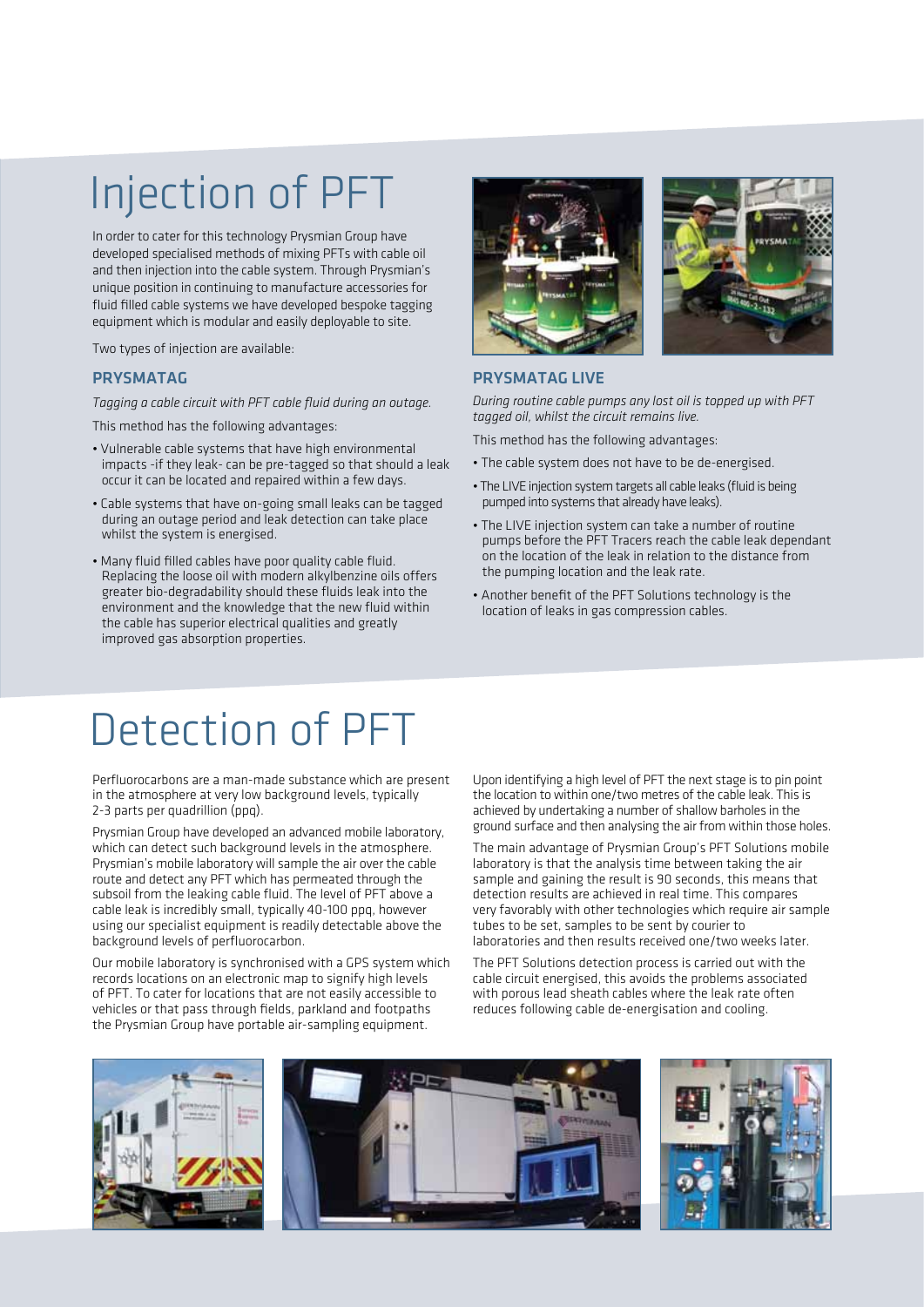# Repair of cable fluid leaks

Prysmian Group have many decades of experience in the installation, maintenance and repair of fluid filled cables. Specialists from the Group are available throughout the world, including fluid filled cable maintenance engineers, high voltage jointers and oil mechanics supported by teams of skilled civil workers.

By combining all available skills and resources within the Group, which consist of fluid filled cable accessories manufacture, high voltage test facilities, cable jointing engineers, system/installation design engineers and the large portfolio of specialist tooling held within our logistics department, Prysmian Group is unrivalled in its ability to provide the complete service.

#### Summary of essential services:

- Injection and detection of PFT
- Leak location
- All aspects of fluid-filled cable repair undertaken
- Supply and installation of fluid-filled cable accessories, including transition joints
- Electrical testing and fault finding capability
- Cable jointers and oil mechanics trained in Prysmian's dedicated jointer training schools





## PFT Equipment

At Prysmian we recognise above all the environmental benefits of this technology and as such are prepared to sell under a license agreement the equipment required for this service into international markets.

Prysmian will support new purchasers of this equipment with full technical training with the aim of building an international PFT Solutions community to share the benefits of this cutting edge technology.